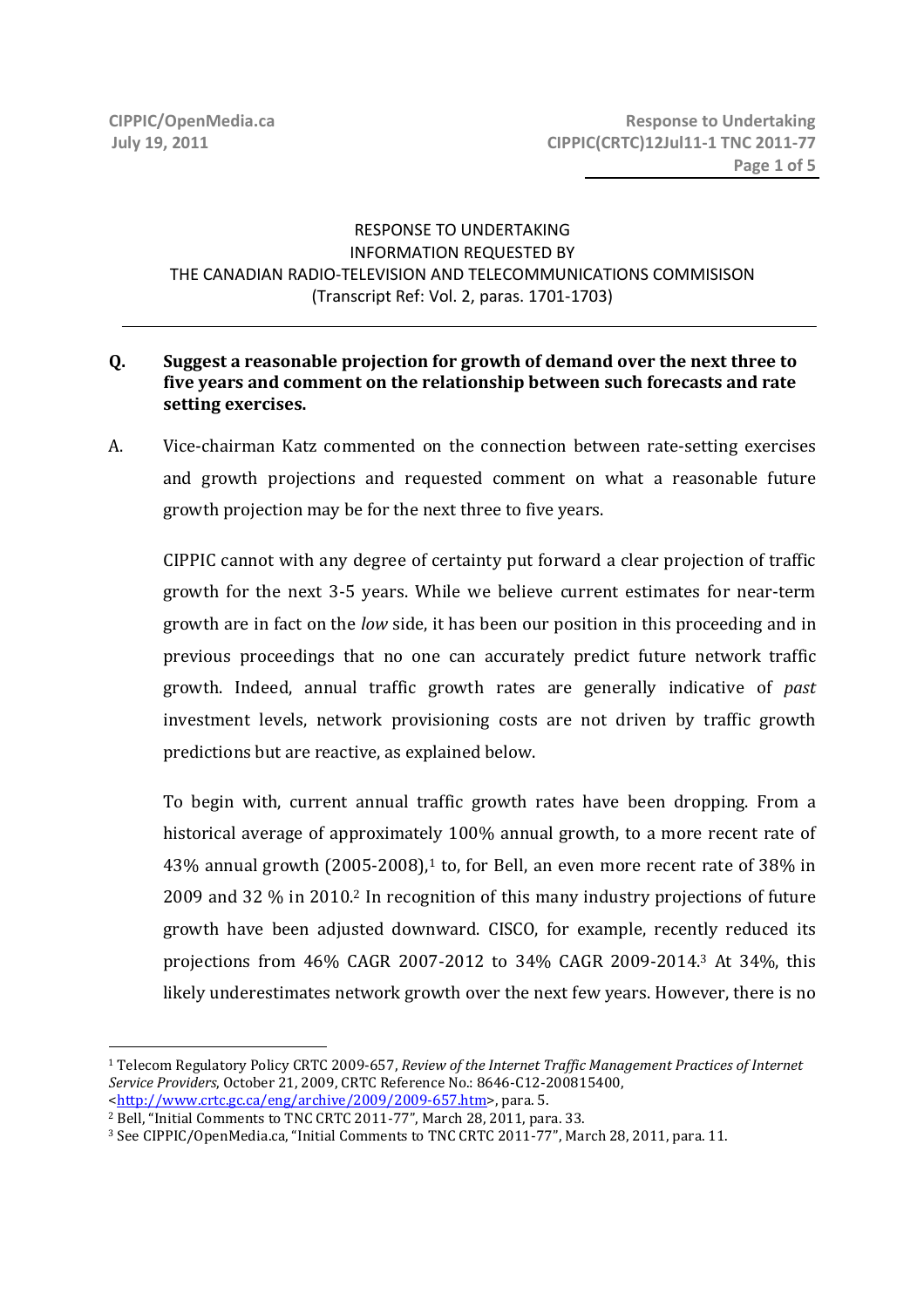indication that we are about to face an explosion of traffic growth. Further, it is important to note that network costs are largely driven by peak period usage and peak period traffic rates are growing at faster rates than off-peak, as noted by Bell in its opening comments to this proceeding:

**Because congestion is, by definition, at its worst during the peak usage period and investments necessary to relieve congestion must target usage as measured during the peak period, the most important measure from a network provisioning standpoint is that of the peak period. Given the nature of video traffic, it is unsurprising that peak traffic is actually increasing at a much higher rate than global traffic. In fact, the Companies' peak traffic increased by 55% in 2009 and 61% in 2010.<sup>4</sup>**

CIPPIC does not dispute that these growth rates are real and require real costs in investment. However, it is our view that these growth rates are being met by steady and declining rates of annual investment at a time when revenues are increasing. Figure 2 on p. 11 of our reply comments, reproduced here for convenience, demonstrates the relationship between incumbent TSP CAPEX (1.6% CAGR 2006- 2009), Bell CAPEX (1.0 % CAGR 2006-2010) and traffic growth levels (45% CAGR):



Figure 2: CapEx v. Traffic Growth

Incumbent TSPs and Bell in particular have succeeded in meeting current modest traffic growth levels without any need to increase investment. Indeed, it is notable

<sup>-</sup>4 Bell, "Initial Comments to TNC CRTC 2011-77", March 28, 2011, para. 33-34.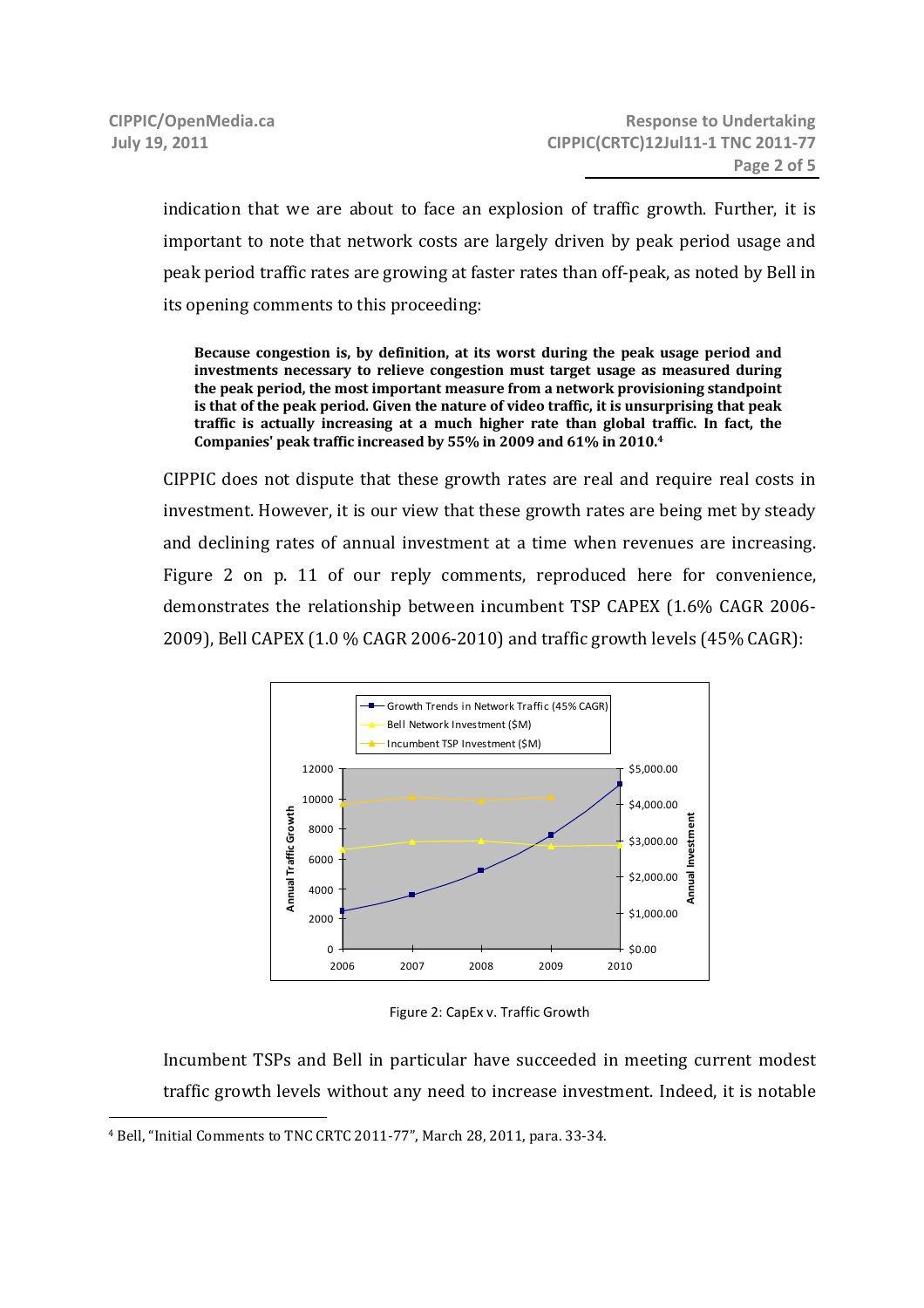-

that TSP incumbents and Bell in particular have succeeded in building new high speed access services while meeting steady traffic growth levels and without any dramatic increase in annual wireline investment levels.

While the CISCO estimation of 34% CAGR 2009-2014 traffic growth may ultimately prove to be on the low side, there is no justification for policy decision-making based on an expected oncoming explosion of traffic growth due to video. Dr. Odlyzko explains:

**Historically, over the last decade and a half, there have been several waves of concern that various disruptive innovations would swamp the Internet and require the introduction of intrusive control mechanisms on customer usage. One such wave came with the arrival of graphics-rich Web browsing. Another came with the appearance of Napster, the first P2P program, which caused a surge in music traffic. Yet in all cases, the actual rise in demand was far more modest than had been feared, and was accommodated largely through deployment of improved technologies, supplemented sometimes with some simple and neutral traffic throttling mechanisms. And this was in an environment where traffic was still growing at 100% per year. Today, growth rates are considerably lower and rapid technological progress is continuing.<sup>5</sup>**

While *ex post* annual growth rates are, to some extent, indicative of provisioning costs, CIPPIC has repeatedly warned against using relying too heavily on such projections as a basis for forward looking policy-making (see, for example, our reply comments to this proceeding, April 29, 2011, paras. 11-15 and our initial comments to this proceeding, March 28, 2011, at paras. 10-14).

It is notable that actual incumbent provisioning appears to be reactive and not proactive. Bell describes its congestion response processes as such:<sup>6</sup>

**Congestion can occur on multiple links at any given time. Theoretically, to measure congestion perfectly, it would be necessary to record what is happening at each of the thousands of links in the network in every nanosecond. No systems exist for managing the massive amounts of data that would be required to undertake such** 

<sup>5</sup> A. Odlyzko, "Attachment A to CIPPIC/CDM, Initial Comments to TPN 2008-19", February 23, 2009, Telecom Public Notice CRTC 2008-19, *Review of Internet Traffic Management Practices of Internet Service Providers*, CRTC Reference No.: 8646-C12-200815400, <http://www.cippic.ca/uploads/A-Odlyzko2008-19.pdf>, para. 6.

<sup>6</sup> Bell, "Initial Comments to TNC CRTC 2011-77", paras. 43-45, footnotes included in excerpt, underline is mine.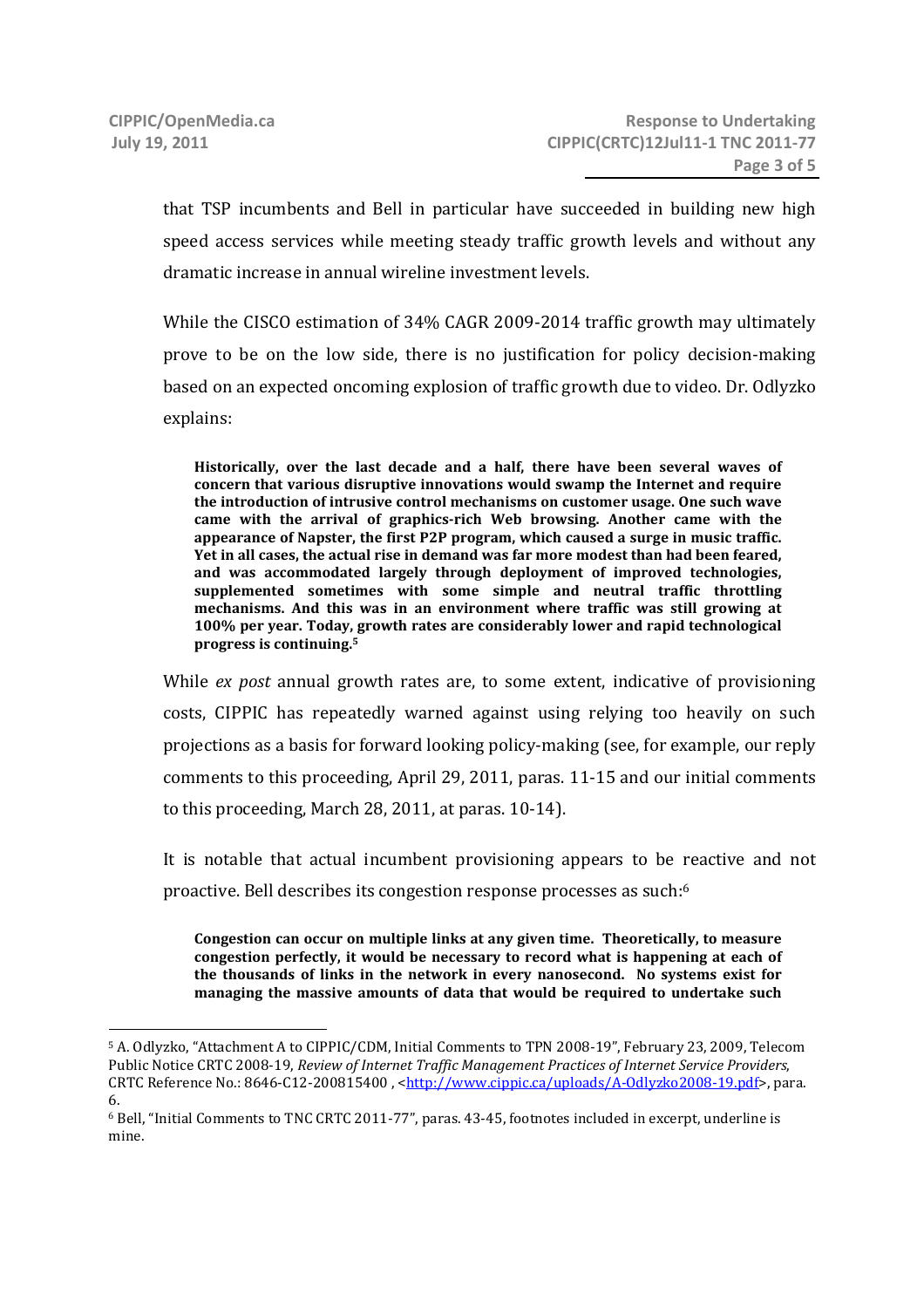-

**measurements. As a proxy, the Companies take snapshots as to the level of utilization of each link in their network on a regular basis (i.e. every 5 or 10 minutes depending upon the nature of the link).** 

**It is common industry practice in network management to determine thresholds at which the utilization level in a link has a very high probability of producing negative impacts on end-users (utilization thresholds). If a utilization measurement for a given link exceeds the utilization threshold, there is a very high probability that the link has reached 100% utilization at some point during the interval between the two link utilization measurements and therefore packets were dropped during that period. The utilization thresholds used by the Companies were developed by analyzing the plotted latency data for each type of link in its network. Using this method, the Companies are able to determine the specific level of utilization of a link at which congestion increases dramatically such that it would have a noticeable impact on the user experience.** 

**For example, if a utilization threshold for a given link is 90% and link utilization measurements show a utilization of 85% at 1pm, 94% at 1:15pm and 87% at 1:30pm, due to the sporadic nature of Internet traffic and based on the analysis made by the Companies as noted above, there is a very high probability that the link reached 100% utilization at least once (but probably more) sometime between 1pm and 1:30pm. The Companies actively monitor congested links in order to take appropriate action to resolve the problem. For a link to be considered congested by the Companies the threshold must have been exceeded at least 28 times over the course of 7 consecutive days. The Companies' utilization thresholds are below** 

| Utilization Threshold in % |    |
|----------------------------|----|
| Link <sup>7</sup>          |    |
| $DS-3$                     | 85 |
| $OC-3$                     | 95 |
| $OC-12$                    | 95 |
| OC-48                      | 91 |
| $Gig-E$                    | ۹Λ |

| Figure 4:                                                   |
|-------------------------------------------------------------|
| Utilization thresholds for congestion in Ontario and Québec |

Proactive provisioning may occur as well, particularly to supply new speed offerings, to support influxes of wireless traffic on wireline networks, or where new customers are expected. But it seems that the majority of congestion-based augmentation is reactive, not proactive, and as such not guided by annual growth projections.

<sup>7</sup> DS-3 and OC-3 links are typically used to feed DSLAMs. OC-3 links can also be used as small Aggregation links. In the case of OC-12 links, these can be used in the Aggregation Network or in the Backbone Network whereas OC-48 links are typically used in the Backbone Network. Gig-E links are typically used in the Backbone Network or to feed more recent DSLAMs.